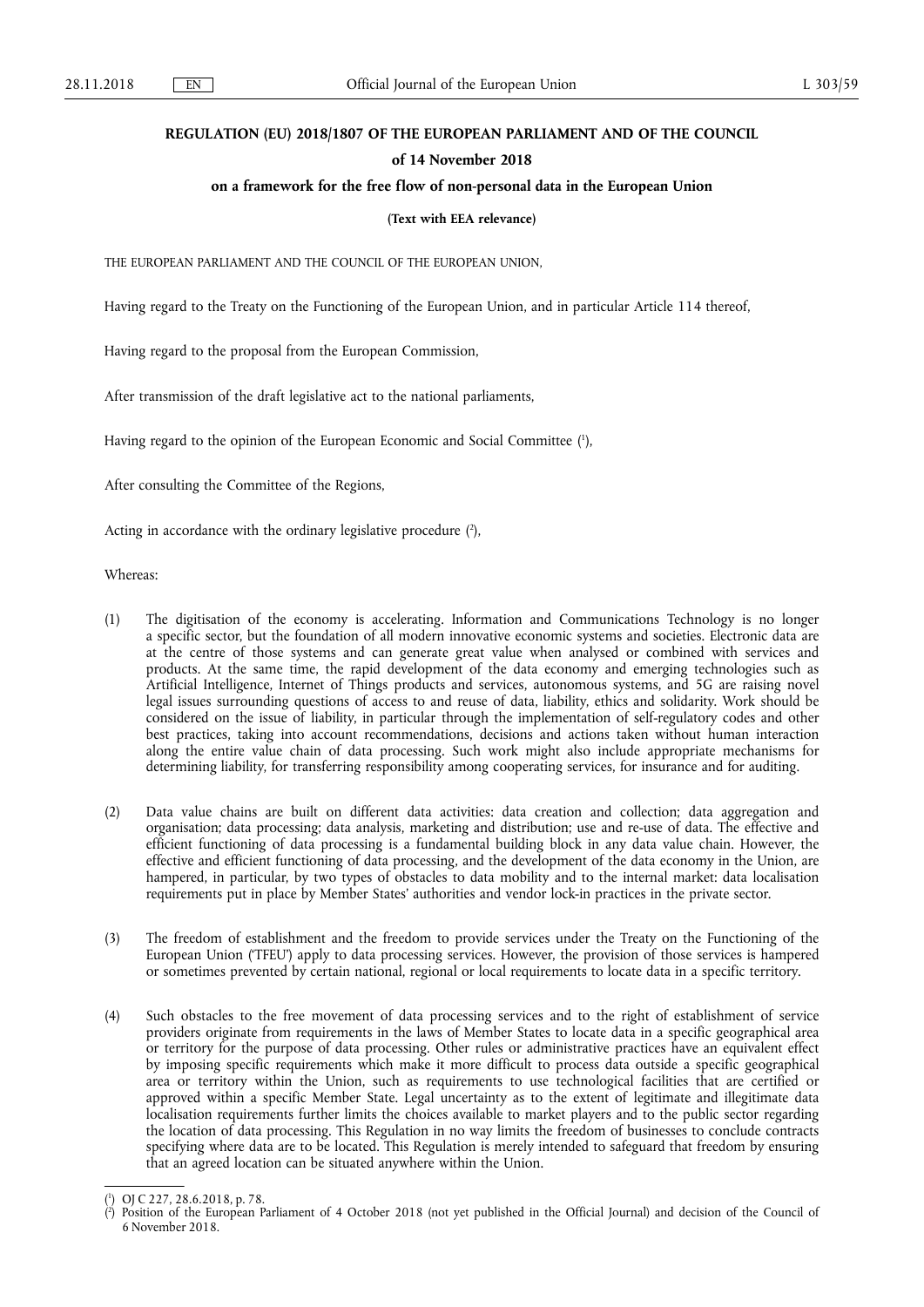- (5) At the same time, data mobility in the Union is also inhibited by private restrictions: legal, contractual and technical issues hindering or preventing users of data processing services from porting their data from one service provider to another or back to their own information technology (IT) systems, not least upon termination of their contract with a service provider.
- (6) The combination of those obstacles has led to a lack of competition between cloud service providers in the Union, to various vendor lock-in issues, and to a serious lack of data mobility. Likewise, data-localisation policies have undermined the ability of research and development companies to facilitate collaboration between firms, universities, and other research organisations with the aim of driving innovation.
- (7) For reasons of legal certainty and because of the need for a level playing field within the Union, a single set of rules for all market participants is a key element for the functioning of the internal market. In order to remove obstacles to trade and distortions of competition resulting from divergences between national laws and to prevent the emergence of further likely obstacles to trade and significant distortions of competition, it is necessary to adopt uniform rules applicable in all Member States.
- (8) The legal framework on the protection of natural persons with regard to the processing of personal data, and on respect for private life and the protection of personal data in electronic communications and in particular Regulation (EU) 2016/679 of the European Parliament and of the Council (<sup>1</sup>) and Directives (EU) 2016/680 (<sup>2</sup>) and 2002/58/EC ( 3 ) of the European Parliament and of the Council are not affected by this Regulation.
- (9) The expanding Internet of Things, artificial intelligence and machine learning, represent major sources of non-personal data, for example as a result of their deployment in automated industrial production processes. Specific examples of non-personal data include aggregate and anonymised datasets used for big data analytics, data on precision farming that can help to monitor and optimise the use of pesticides and water, or data on maintenance needs for industrial machines. If technological developments make it possible to turn anonymised data into personal data, such data are to be treated as personal data, and Regulation (EU) 2016/679 is to apply accordingly.
- (10) Under Regulation (EU) 2016/679, Member States may neither restrict nor prohibit the free movement of personal data within the Union for reasons connected with the protection of natural persons with regard to the processing of personal data. This Regulation establishes the same principle of free movement within the Union for non-personal data except when a restriction or a prohibition is justified by public security reasons. Regulation (EU) 2016/679 and this Regulation provide a coherent set of rules that cater for free movement of different types of data. Furthermore, this Regulation does not impose an obligation to store the different types of data separately.
- (11) In order to create a framework for the free flow of non-personal data in the Union and the foundation for developing the data economy and enhancing the competitiveness of Union industry, it is necessary to lay down a clear, comprehensive and predictable legal framework for the processing of data other than personal data in the internal market. A principle-based approach that provides for cooperation among Member States, as well as self-regulation, should ensure that the framework is flexible enough to take into account the evolving needs of users, service providers and national authorities in the Union. In order to avoid the risk of overlaps with existing mechanisms, thereby avoiding higher burdens both for Member States and businesses, detailed technical rules should not be established.
- (12) This Regulation should not affect data processing in so far as it is carried out as part of an activity which falls outside the scope of Union law. In particular, it should be recalled that, in accordance with Article 4 of the Treaty on European Union ('TEU'), national security is the sole responsibility of each Member State.

<sup>(</sup> 1 ) Regulation (EU) 2016/679 of the European Parliament and of the Council of 27 April 2016 on the protection of natural persons with regard to the processing of personal data and on the free movement of such data, and repealing Directive 95/46/EC (General Data Protection Regulation) (OJ L 119, 4.5.2016, p. 1).

<sup>(</sup> 2 ) Directive (EU) 2016/680 of the European Parliament and of the Council of 27 April 2016 on the protection of natural persons with regard to the processing of personal data by competent authorities for the purposes of the prevention, investigation, detection or prosecution of criminal offences or the execution of criminal penalties, and on the free movement of such data, and repealing Council Framework Decision 2008/977/JHA (OJ L 119, 4.5.2016, p. 89).

<sup>(</sup> 3 ) Directive 2002/58/EC of the European Parliament and of the Council of 12 July 2002 concerning the processing of personal data and the protection of privacy in the electronic communications sector (Directive on privacy and electronic communications) (OJ L 201, 31.7.2002, p. 37).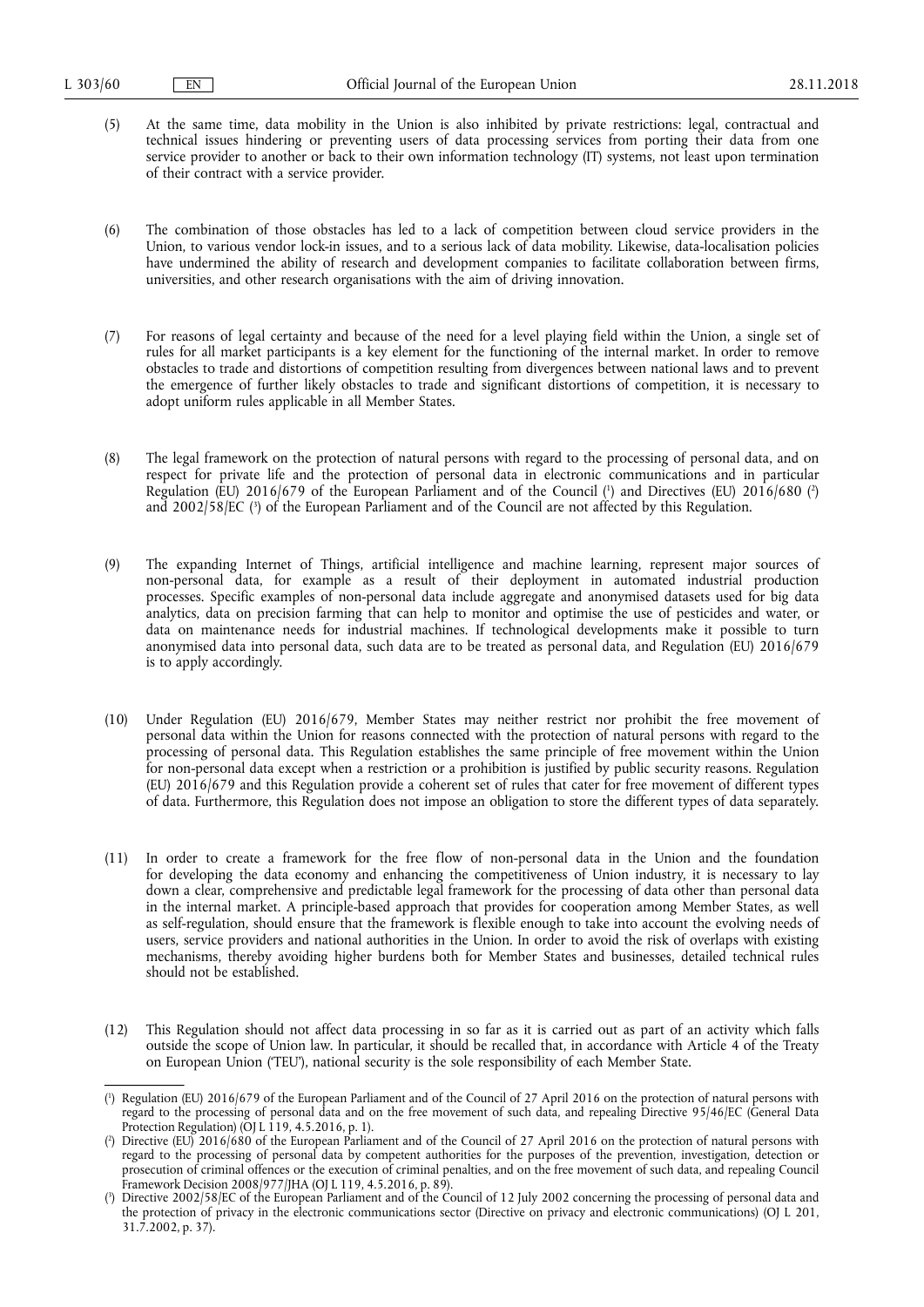- (13) The free flow of data within the Union will play an important role in achieving data-driven growth and innovation. Like businesses and consumers, Member States' public authorities and bodies governed by public law stand to benefit from increased freedom of choice regarding data-driven service providers, from more competitive prices and from a more efficient provision of services to citizens. Given the large amounts of data that public authorities and bodies governed by public law handle, it is of the utmost importance that they lead by example by taking up data processing services and that they refrain from making data localisation restrictions when they make use of data processing services. Therefore, public authorities and bodies governed by public law should be covered by this Regulation. In this regard, the principle of the free flow of non-personal data for which this Regulation provides should apply also to general and consistent administrative practices and to other data localisation requirements in the field of public procurement, without prejudice to Directive 2014/24/EU of the European Parliament and of the Council ( 1 ).
- (14) As in the case of Directive 2014/24/EU, this Regulation is without prejudice to laws, regulations, and administrative provisions which relate to the internal organisation of Member States and that allocate, among public authorities and bodies governed by public law, powers and responsibilities for the processing of data without contractual remuneration of private parties, as well as the laws, regulations and administrative provisions of Member States that provide for the implementation of those powers and responsibilities. While public authorities and bodies governed by public law are encouraged to consider the economic and other benefits of outsourcing to external service providers, they might have legitimate reasons to choose self-provisioning of services or insourcing. Consequently, nothing in this Regulation obliges Member States to contract out or externalise the provision of services that they wish to provide themselves or to organise by means other than public contracts.
- (15) This Regulation should apply to natural or legal persons who provide data processing services to users residing or having an establishment in the Union, including those who provide data processing services in the Union without an establishment in the Union. This Regulation should therefore not apply to data processing services taking place outside the Union and to data localisation requirements relating to such data.
- (16) This Regulation does not lay down rules relating to the determination of applicable law in commercial matters and is therefore without prejudice to Regulation (EC) No 593/2008 of the European Parliament and of the Council ( 2 ). In particular, to the extent that the law applicable to a contract has not been chosen in accordance with that Regulation, a contract for the provision of services is, in principle, governed by the law of the country of the service provider's habitual residence.
- (17) This Regulation should apply to data processing in the broadest sense, encompassing the usage of all types of IT systems, whether located on the premises of the user or outsourced to a service provider. It should cover data processing of different levels of intensity, from data storage (Infrastructure-as-a-Service (IaaS)) to the processing of data on platforms (Platform-as-a-Service (PaaS)) or in applications (Software-as-a-Service (SaaS)).
- (18) Data localisation requirements represent a clear barrier to the free provision of data processing services across the Union and to the internal market. As such, they should be banned unless they are justified on grounds of public security, as defined by Union law, in particular within the meaning of Article 52 TFEU, and satisfy the principle of proportionality enshrined in Article 5 TEU. In order to give effect to the principle of free flow of non-personal data across borders, to ensure the swift removal of existing data localisation requirements and to enable, for operational reasons, the processing of data in multiple locations across the Union, and since this Regulation provides for measures to ensure data availability for regulatory control purposes, Member States should only be able to invoke public security as a justification for data localisation requirements.
- (19) The concept of 'public security', within the meaning of Article 52 TFEU and as interpreted by the Court of Justice, covers both the internal and external security of a Member State, as well as issues of public safety, in order, in particular, to facilitate the investigation, detection and prosecution of criminal offences. It presupposes the existence of a genuine and sufficiently serious threat affecting one of the fundamental interests of society, such as a threat to the functioning of institutions and essential public services and the survival of the population, as well as the risk of a serious disturbance to foreign relations or the peaceful coexistence of nations, or a risk to military interests. In compliance with the principle of proportionality, data localisation requirements that are justified on grounds of public security should be suitable for attaining the objective pursued, and should not go beyond what is necessary to attain that objective.

<sup>(</sup> 1 ) Directive 2014/24/EU of the European Parliament and of the Council of 26 February 2014 on public procurement and repealing Directive 2004/18/EC (OJ L 94, 28.3.2014, p. 65).

<sup>(</sup> 2 ) Regulation (EC) No 593/2008 of the European Parliament and of the Council of 17 June 2008 on the law applicable to contractual obligations (Rome I) (OJ L 177, 4.7.2008, p. 6).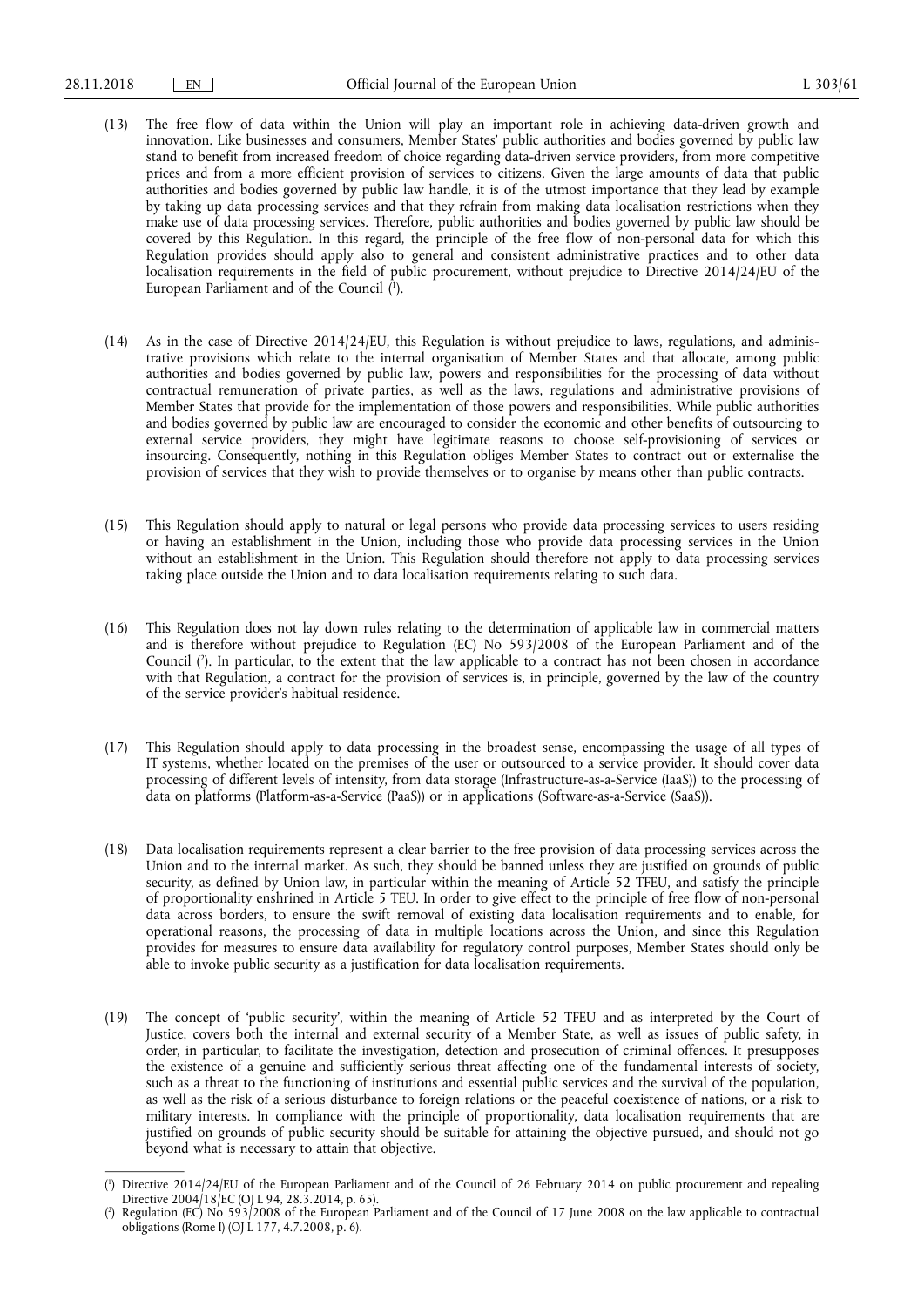- (20) In order to ensure the effective application of the principle of free flow of non-personal data across borders, and to prevent the emergence of new barriers to the smooth functioning of the internal market, Member States should immediately communicate to the Commission any draft act that introduces a new data localisation requirement or modifies an existing data localisation requirement. Those draft acts should be submitted and assessed in accordance with Directive (EU) 2015/1535 of the European Parliament and of the Council ( 1 ).
- (21) Moreover, in order to eliminate potential existing barriers, during a transitional period of 24 months from the date of application of this Regulation, Member States should carry out a review of existing laws, regulations or administrative provisions of a general nature laying down data localisation requirements and communicate to the Commission any such data localisation requirement that they consider being in compliance with this Regulation, together with a justification for it. This should enable the Commission to examine the compliance of any remaining data localisation requirements. The Commission should be able, where appropriate, to make comments to the Member State in question. Such comments could include a recommendation to amend or repeal the data localisation requirement.
- (22) The obligations to communicate existing data localisation requirements and draft acts to the Commission established by this Regulation should apply to regulatory data localisation requirements and draft acts of a general nature, but not to decisions addressed to a specific natural or legal person.
- (23) In order to ensure the transparency of data localisation requirements in the Member States laid down in a law, regulation or administrative provision of a general nature for natural and legal persons, such as service providers and users of data processing services, Member States should publish information on such requirements on a national online single information point, and regularly update that information. Alternatively, Member States should provide up-to-date information on such requirements to a central information point established under another Union act. In order to appropriately inform natural and legal persons of data localisation requirements across the Union, Member States should notify to the Commission the addresses of such single information points. The Commission should publish this information on its own website, along with a regularly updated consolidated list of all data localisation requirements in force in Member States, including summarised information on those requirements.
- (24) Data localisation requirements frequently stem from a lack of trust in cross-border data processing, deriving from the presumed unavailability of data for the purposes of the competent authorities of the Member States, such as for inspection and audit for regulatory or supervisory control. Such lack of trust cannot be overcome solely by the nullity of contractual terms prohibiting lawful access to data by competent authorities for the performance of their official duties. Therefore, this Regulation should clearly stipulate that it does not affect the powers of competent authorities to request or obtain access to data in accordance with Union or national law, and that competent authorities cannot be refused access to data on the basis that the data are processed in another Member State. Competent authorities could impose functional requirements to support access to data, such as requiring that system descriptions are to be kept in the Member State concerned.
- (25) Natural or legal persons who are subject to obligations to provide data to competent authorities can comply with such obligations by providing and guaranteeing effective and timely electronic access to the data to competent authorities, regardless of the Member State in the territory of which the data are processed. Such access can be ensured through concrete terms and conditions in contracts between the natural or legal person subject to the obligation to provide access and the service provider.
- (26) Where a natural or legal person is subject to an obligation to provide data and fails to comply with that obligation, the competent authority should be able to seek assistance from competent authorities in other Member States. In such cases, competent authorities should use specific cooperation instruments in Union law or under international agreements, depending on the subject matter in a given case, such as, in the area of police

<sup>(</sup> 1 ) Directive (EU) 2015/1535 of the European Parliament and of the Council of 9 September 2015 laying down a procedure for the provision of information in the field of technical regulations and of rules on Information Society services (OJ L 241, 17.9.2015, p. 1).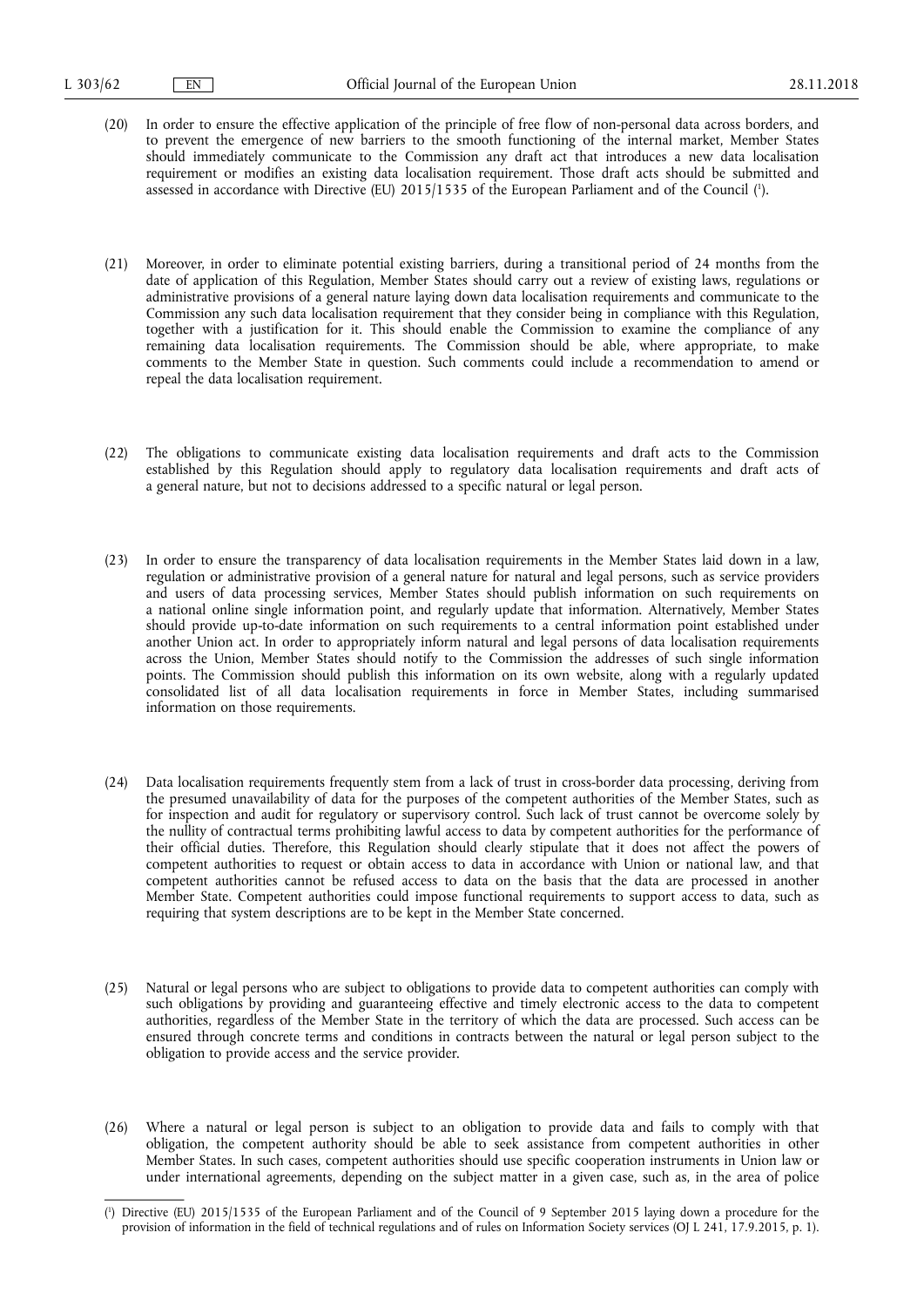cooperation, criminal or civil justice or in administrative matters respectively, Council Framework Decision  $2006/960$  [HA (<sup>1</sup>), Directive  $2014/41$  [EU of the European Parliament and of the Council (<sup>2</sup>), the Convention on Cybercrime of the Council of Europe (3), Council Regulation (EC) No 1206/2001 (4), Council Directive 2006/112/EC (5) and Council Regulation (EU) No 904/2010 (6). In the absence of such specific cooperation mechanisms, competent authorities should cooperate with each other with a view to providing access to the data sought, through designated single points of contact.

- (27) Where a request for assistance entails obtaining access to any premises of a natural or legal person including to any data processing equipment and means, by the requested authority, such access must be in accordance with Union law or national procedural law, including any requirement to obtain prior judicial authorisation.
- (28) This Regulation should not allow users to attempt to evade the application of national law. It should therefore provide for the imposition, by Member States, of effective, proportionate and dissuasive penalties on users which prevent competent authorities from receiving access to their data necessary for the performance of the competent authorities' official duties under Union and national law. In urgent cases, where a user abuses its right, Member States should be able to impose strictly proportionate interim measures. Any interim measures requiring the re-localisation of data for longer than 180 days following the re-localisation would deviate from the free movement of data principle for a significant period and should, therefore, be communicated to the Commission for the examination of their compatibility with Union law.
- (29) The ability to port data without hindrance is a key factor in facilitating user choice and effective competition on markets for data processing services. The real or perceived difficulties in porting data cross-border also undermine the confidence of professional users when taking up cross-border offers, and thereby their confidence in the internal market. Whereas individual consumers benefit from existing Union law, the ability to switch between service providers is not facilitated for those users who act in the course of their business or professional activities. Consistent technical requirements across the Union, whether concerning technical harmonisation, mutual recognition or voluntary harmonisation, also contribute to developing a competitive internal market for data processing services.
- (30) In order to take full advantage of the competitive environment, professional users should be able to make informed choices and to easily compare the individual components of various data processing services offered in the internal market, including in respect of the contractual terms and conditions of porting data upon the termination of a contract. In order to align with the innovation potential of the market and to take into account the experience and expertise of the service providers and professional users of data processing services, the detailed information and operational requirements for data porting should be defined by market players through self-regulation, encouraged, facilitated and monitored by the Commission, in the form of Union codes of conduct which might include model contractual terms and conditions.
- (31) In order to be effective and to make switching between service providers and data porting easier, such codes of conduct should be comprehensive and should cover at least the key aspects that are important during the process of porting data, such as the processes used for, and the location of, data back-ups; the available data formats and supports; the required IT configuration and minimum network bandwidth; the time required prior to initiating the porting process and the time during which the data will remain available for porting; and the guarantees for accessing data in the case of the bankruptcy of the service provider. The codes of conduct should also make clear that vendor lock-in is not an acceptable business practice, should provide for trust-increasing technologies, and should be regularly updated in order to keep pace with technological developments. The Commission should ensure that all relevant stakeholders, including associations of small and medium-sized enterprises (SMEs) and start-ups, users and cloud service providers are consulted throughout the process. The Commission should evaluate the development, and the effectiveness of the implementation, of such codes of conduct.

( 6 ) Council Regulation (EU) No 904/2010 of 7 October 2010 on administrative cooperation and combating fraud in the field of value added tax (OJ L 268, 12.10.2010, p. 1).

<sup>(</sup> 1 ) Council Framework Decision 2006/960/JHA of 18 December 2006 on simplifying the exchange of information and intelligence between law enforcement authorities of the Member States of the European Union (OJ L 386, 29.12.2006, p. 89).

<sup>(</sup> 2 ) Directive 2014/41/EU of the European Parliament and of the Council of 3 April 2014 regarding the European Investigation Order in criminal matters (OJ L 130, 1.5.2014, p. 1).

<sup>(</sup> 3 ) Convention on Cybercrime of the Council of Europe, CETS No 185.

<sup>(</sup> 4 ) Council Regulation (EC) No 1206/2001 of 28 May 2001 on cooperation between the courts of the Member States in the taking of evidence in civil or commercial matters (OJ L 174, 27.6.2001, p. 1).

<sup>(</sup> 5 ) Council Directive 2006/112/EC of 28 November 2006 on the common system of value added tax (OJ L 347, 11.12.2006, p. 1).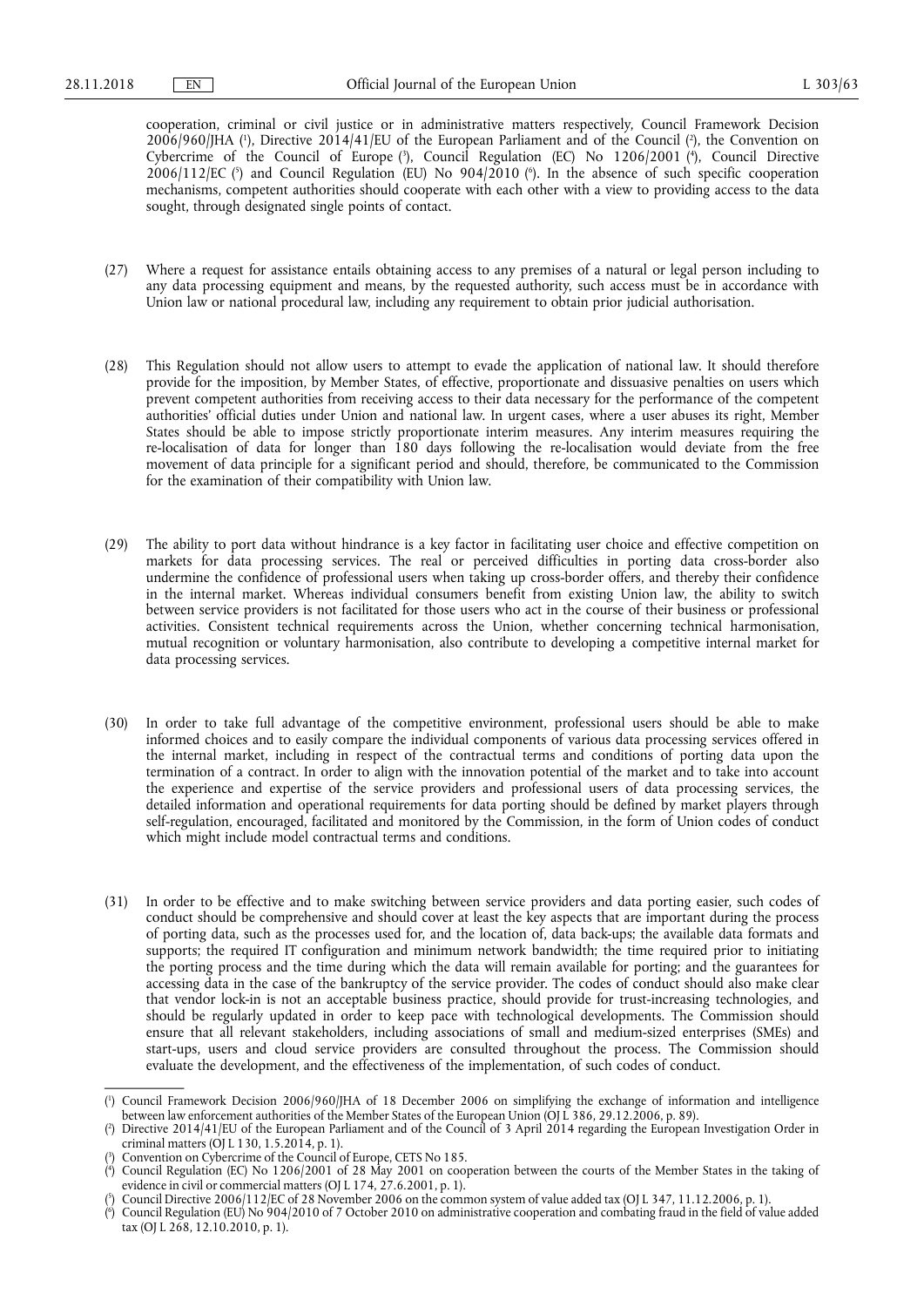- (32) Where a competent authority in one Member State requests assistance from another Member State in order to obtain access to data pursuant to this Regulation, it should submit, through a designated single point of contact, a duly justified request to the latter's designated single point of contact, which should include a written explanation of the reasons and the legal bases for seeking access to the data. The single point of contact designated by the Member State whose assistance is requested should facilitate the transmission of the request to the relevant competent authority in the requested Member State. In order to ensure effective cooperation, the authority to which a request is transmitted should without undue delay provide assistance in response to a given request or provide information on difficulties experienced in fulfilling such request, or on its grounds for refusing it.
- (33) Enhancing trust in the security of cross-border data processing should reduce the propensity of market players and the public sector to use data localisation as a proxy for data security. It should also improve the legal certainty for companies as regards compliance with the applicable security requirements when they outsource their data processing activities to service providers, including to those in other Member States.
- (34) Any security requirements related to data processing that are applied in a justified and proportionate manner on the basis of Union or national law in compliance with Union law in the Member State of residence or establishment of the natural or legal persons whose data are concerned should continue to apply to processing of that data in another Member State. Those natural or legal persons should be able to fulfil such requirements either themselves or through contractual clauses in contracts with service providers.
- (35) Security requirements set at national level should be necessary and proportionate to the risks posed to the security of data processing in scope of the national law in which these requirements are set.
- (36) Directive (EU) 2016/1148 of the European Parliament and of the Council ( 1 ) provides for legal measures to boost the overall level of cybersecurity in the Union. Data processing services constitute one of the digital services covered by that Directive. According to that Directive, Member States are to ensure that digital service providers identify and take appropriate and proportionate technical and organisational measures to manage the risks posed to the security of network and information systems which they use. Such measures should ensure a level of security appropriate to the risk presented, and should take into account the security of systems and facilities; incident handling; business continuity management; monitoring, auditing and testing; and compliance with international standards. These elements are to be further specified by the Commission in implementing acts under that Directive.
- (37) The Commission should submit a report on the implementation of this Regulation, in particular with a view to determining the need for modifications in the light of technological or market developments. That report should in particular evaluate this Regulation, especially its application to data sets composed of both personal and non-personal data, as well as the implementation of the public security exception. Before this Regulation starts to apply, the Commission should also publish informative guidance on how to handle data sets composed of both personal and non-personal data, in order that companies, including SMEs, better understand the interaction between this Regulation and Regulation (EU) 2016/679, and to ensure that both Regulations are complied with.
- (38) This Regulation respects the fundamental rights and observes the principles recognised in particular by the Charter of Fundamental Rights of the European Union, and should be interpreted and applied in accordance with those rights and principles, including the rights to the protection of personal data, the freedom of expression and information and the freedom to conduct a business.
- (39) Since the objective of this Regulation, namely to ensure the free flow of data other than personal data in the Union, cannot be sufficiently achieved by the Member States, but can rather, by reason of its scale and effects, be better achieved at Union level, the Union may adopt measures, in accordance with the principle of subsidiarity as set out in Article 5 TEU. In accordance with the principle of proportionality, as set out in that Article, this Regulation does not go beyond what is necessary in order to achieve that objective,

<sup>(</sup> 1 ) Directive (EU) 2016/1148 of the European Parliament and of the Council of 6 July 2016 concerning measures for a high common level of security of network and information systems across the Union (OJ L 194, 19.7.2016, p. 1).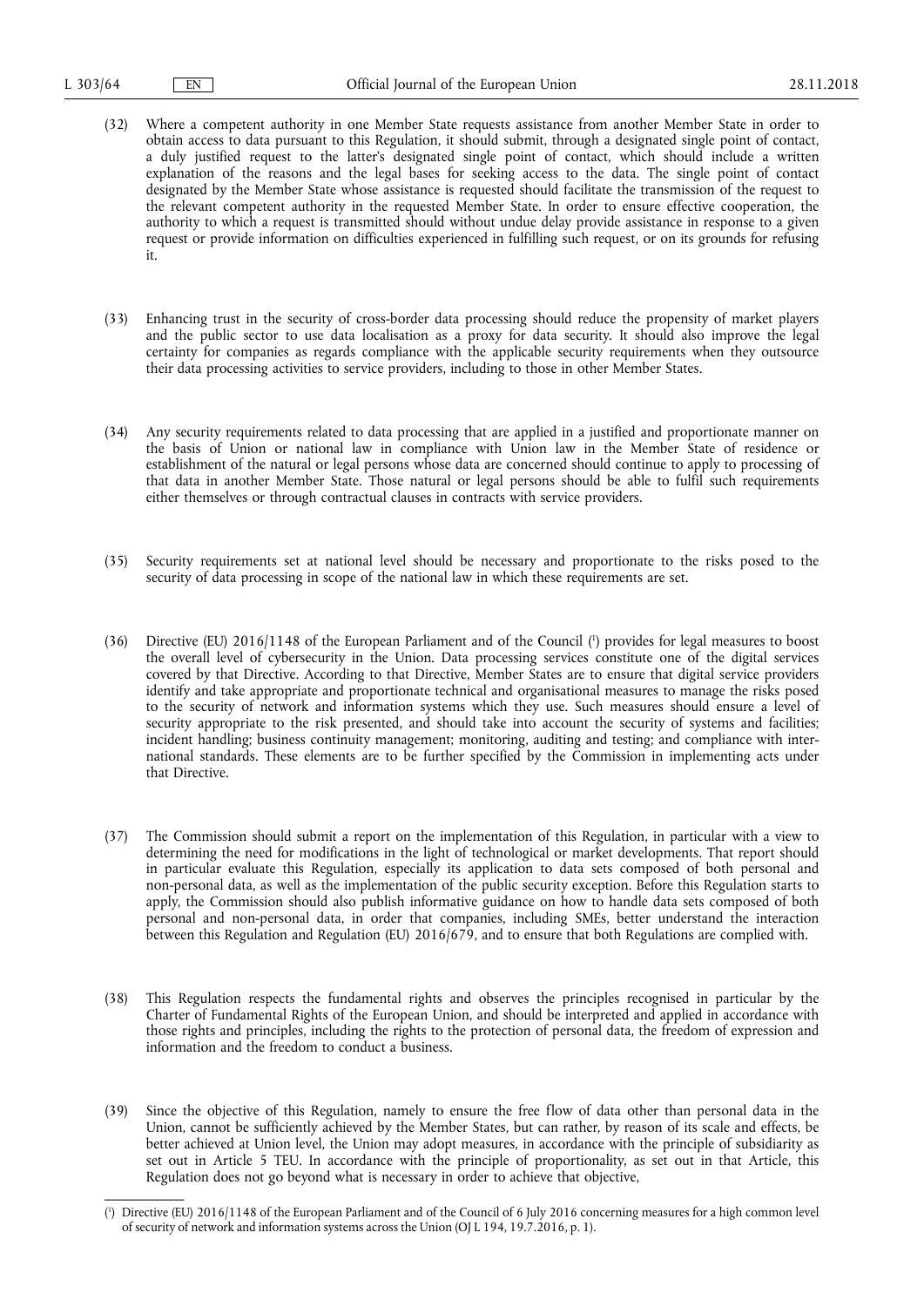HAVE ADOPTED THIS REGULATION:

#### *Article 1*

#### **Subject matter**

This Regulation aims to ensure the free flow of data other than personal data within the Union by laying down rules relating to data localisation requirements, the availability of data to competent authorities and the porting of data for professional users.

#### *Article 2*

## **Scope**

1. This Regulation applies to the processing of electronic data other than personal data in the Union, which is:

(a) provided as a service to users residing or having an establishment in the Union, regardless of whether the service provider is established or not in the Union; or

(b) carried out by a natural or legal person residing or having an establishment in the Union for its own needs.

2. In the case of a data set composed of both personal and non-personal data, this Regulation applies to the non-personal data part of the data set. Where personal and non-personal data in a data set are inextricably linked, this Regulation shall not prejudice the application of Regulation (EU) 2016/679.

3. This Regulation does not apply to an activity which falls outside the scope of Union law.

This Regulation is without prejudice to laws, regulations, and administrative provisions that relate to the internal organisation of Member States and that allocate, among public authorities and bodies governed by public law defined in point (4) of Article 2(1) of Directive 2014/24/EU, powers and responsibilities for the processing of data without contractual remuneration of private parties, as well as the laws, regulations, and administrative provisions of Member States that provide for the implementation of those powers and responsibilities.

## *Article 3*

#### **Definitions**

For the purposes of this Regulation, the following definitions apply:

- (1) 'data' means data other than personal data as defined in point (1) of Article 4 of Regulation (EU) 2016/679;
- (2) 'processing' means any operation or set of operations which is performed on data or on sets of data in electronic format, whether or not by automated means, such as collection, recording, organisation, structuring, storage, adaptation or alteration, retrieval, consultation, use, disclosure by transmission, dissemination or otherwise making available, alignment or combination, restriction, erasure or destruction;
- (3) 'draft act' means a text drafted for the purpose of being enacted as a law, regulation or administrative provision of a general nature, the text being at the stage of preparation at which substantive amendments can still be made;
- (4) 'service provider' means a natural or legal person who provides data processing services;
- (5) 'data localisation requirement' means any obligation, prohibition, condition, limit or other requirement provided for in the laws, regulations or administrative provisions of a Member State or resulting from general and consistent administrative practices in a Member State and in bodies governed by public law, including in the field of public procurement, without prejudice to Directive 2014/24/EU, which imposes the processing of data in the territory of a specific Member State or hinders the processing of data in any other Member State;
- (6) 'competent authority' means an authority of a Member State or any other entity authorised by national law to perform a public function or to exercise official authority, that has the power to obtain access to data processed by a natural or legal person for the performance of its official duties, as provided for by Union or national law;
- (7) 'user' means a natural or legal person, including a public authority or a body governed by public law, using or requesting a data processing service;
- (8) 'professional user' means a natural or legal person, including a public authority or a body governed by public law, using or requesting a data processing service for purposes related to its trade, business, craft, profession or task.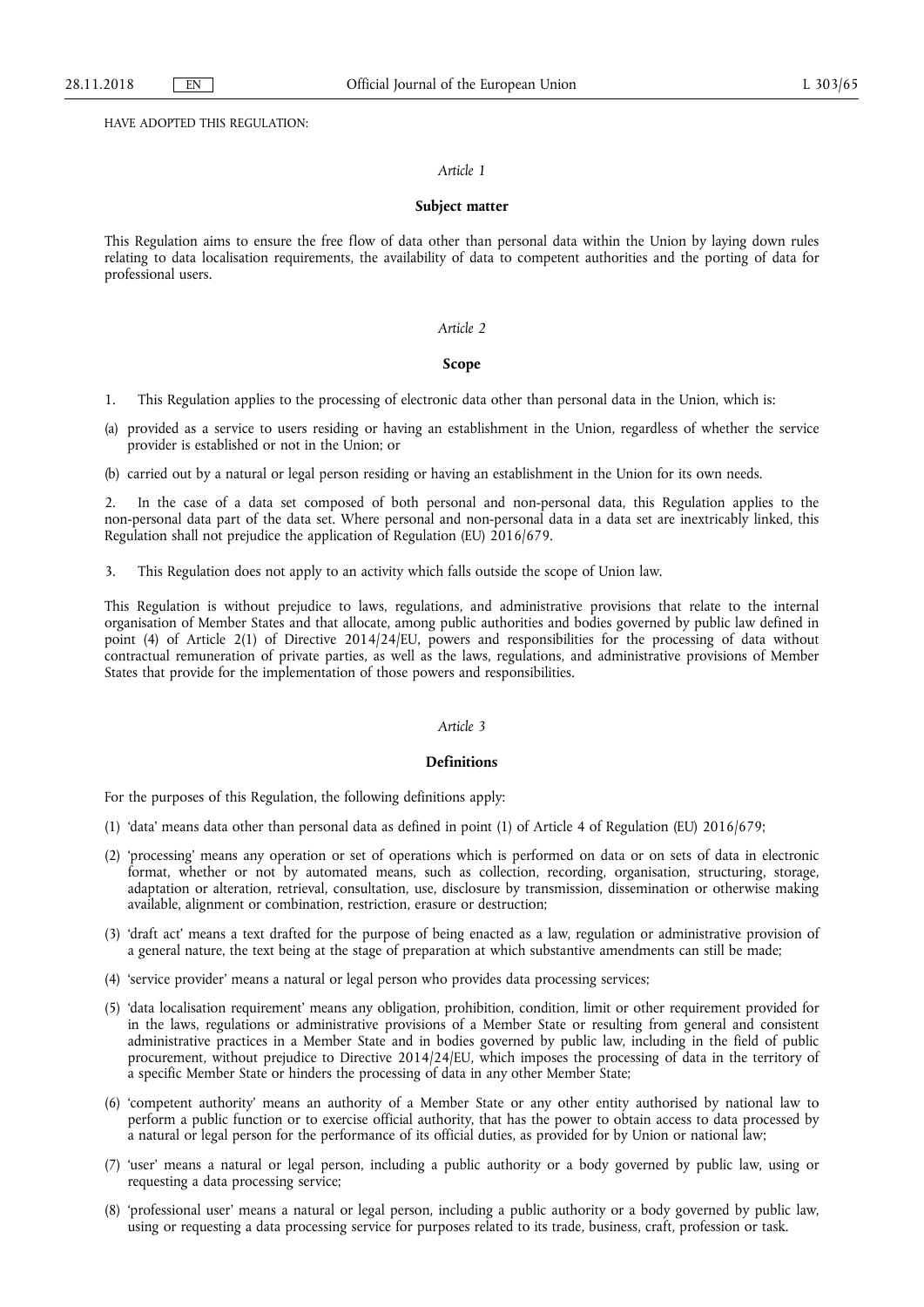#### *Article 4*

## **Free movement of data within the Union**

Data localisation requirements shall be prohibited, unless they are justified on grounds of public security in compliance with the principle of proportionality.

The first subparagraph of this paragraph is without prejudice to paragraph 3 and to data localisation requirements laid down on the basis of existing Union law.

2. Member States shall immediately communicate to the Commission any draft act which introduces a new data localisation requirement or makes changes to an existing data localisation requirement in accordance with the procedures set out in Articles 5, 6 and 7 of Directive (EU) 2015/1535.

3. By 30 May 2021, Member States shall ensure that any existing data localisation requirement that is laid down in a law, regulation or administrative provision of a general nature and that is not in compliance with paragraph 1 of this Article is repealed.

By 30 May 2021, if a Member State considers that an existing measure containing a data localisation requirement is in compliance with paragraph 1 of this Article and can therefore remain in force, it shall communicate that measure to the Commission, together with a justification for maintaining it in force. Without prejudice to Article 258 TFEU, the Commission shall, within a period of six months from the date of receipt of such communication, examine the compliance of that measure with paragraph 1 of this Article and shall, where appropriate, make comments to the Member State in question, including, where necessary, recommending the amendment or the repeal of the measure.

4. Member States shall make the details of any data localisation requirements laid down in a law, regulation or administrative provision of a general nature and applicable in their territory publicly available via a national online single information point which they shall keep up-to-date, or provide up-to-date details of any such localisation requirements to a central information point established under another Union act.

5. Member States shall inform the Commission of the address of their single information point referred to in paragraph 4. The Commission shall publish the link(s) to such point(s) on its website, along with a regularly updated consolidated list of all data localisation requirements referred to in paragraph 4, including summarised information on those requirements.

#### *Article 5*

# **Data availability for competent authorities**

1. This Regulation shall not affect the powers of competent authorities to request, or obtain, access to data for the performance of their official duties in accordance with Union or national law. Access to data by competent authorities may not be refused on the basis that the data are processed in another Member State.

2. Where, after requesting access to a user's data, a competent authority does not obtain access and if no specific cooperation mechanism exists under Union law or international agreements to exchange data between competent authorities of different Member States, that competent authority may request assistance from a competent authority in another Member State in accordance with the procedure set out in Article 7.

3. Where a request for assistance entails obtaining access to any premises of a natural or legal person, including to any data processing equipment and means, by the requested authority, such access must be in accordance with Union law or national procedural law.

Member States may impose effective, proportionate and dissuasive penalties for failure to comply with an obligation to provide data, in accordance with Union and national law.

In the case of abuse of rights by a user, a Member State may, where justified by the urgency of accessing the data and taking into account the interests of the parties concerned, impose strictly proportionate interim measures on that user. If an interim measure imposes re-localisation of data for a duration that is longer than 180 days following re-localisation, it shall be communicated within that 180-day period to the Commission. The Commission shall, in the shortest possible time, examine the measure and its compatibility with Union law, and, where appropriate, take the necessary measures. The Commission shall exchange information with the single points of contact of Member States referred to in Article 7 on experience gained in this regard.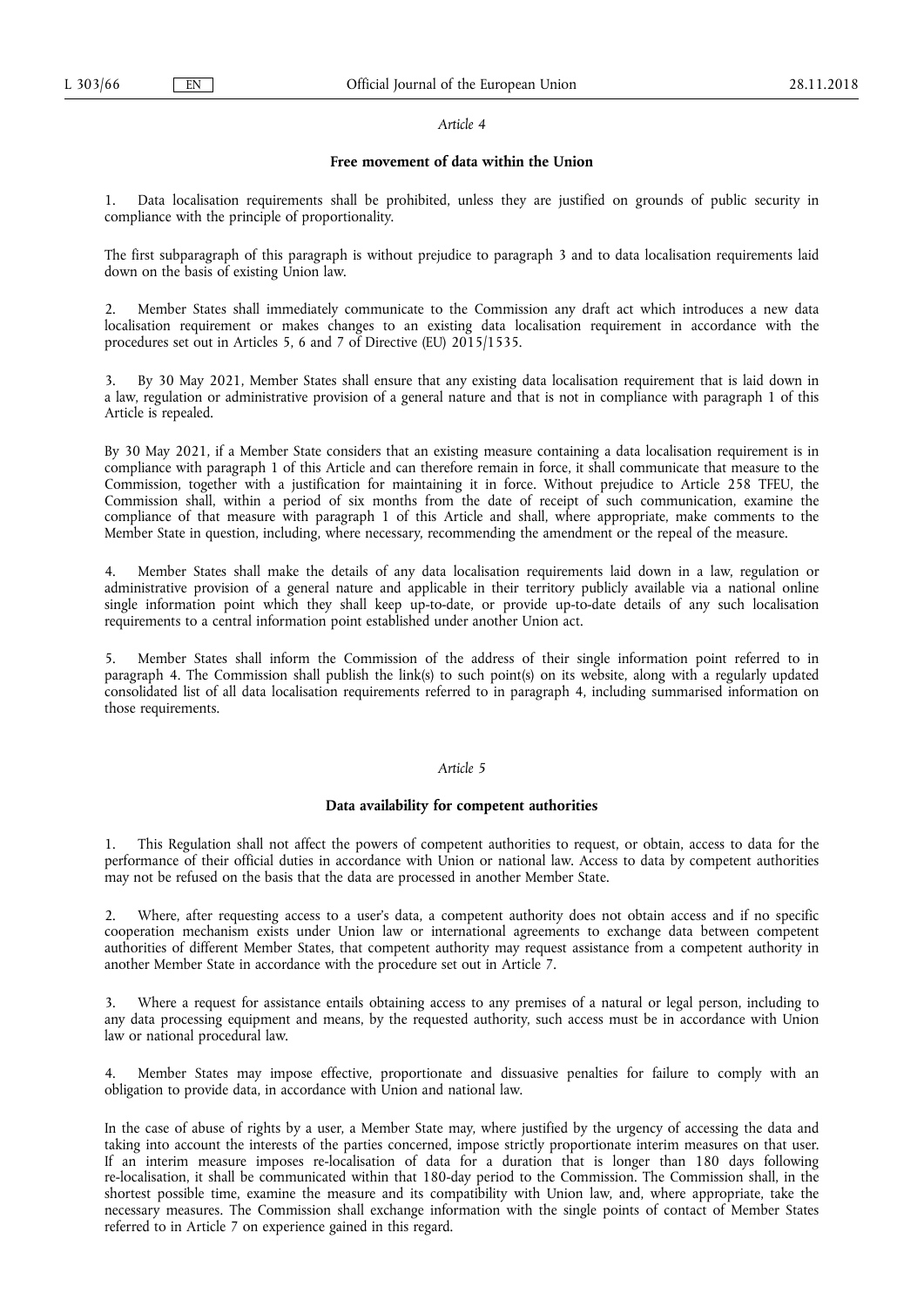#### *Article 6*

### **Porting of data**

1. The Commission shall encourage and facilitate the development of self-regulatory codes of conduct at Union level ('codes of conduct'), in order to contribute to a competitive data economy, based on the principles of transparency and interoperability and taking due account of open standards, covering, inter alia, the following aspects:

- (a) best practices for facilitating the switching of service providers and the porting of data in a structured, commonly used and machine-readable format including open standard formats where required or requested by the service provider receiving the data;
- (b) minimum information requirements to ensure that professional users are provided, before a contract for data processing is concluded, with sufficiently detailed, clear and transparent information regarding the processes, technical requirements, timeframes and charges that apply in case a professional user wants to switch to another service provider or port data back to its own IT systems;
- (c) approaches to certification schemes that facilitate the comparison of data processing products and services for professional users, taking into account established national or international norms, to facilitate the comparability of those products and services. Such approaches may include, inter alia, quality management, information security management, business continuity management and environmental management;
- (d) communication roadmaps taking a multi-disciplinary approach to raise awareness of the codes of conduct among relevant stakeholders.

2. The Commission shall ensure that the codes of conduct are developed in close cooperation with all relevant stakeholders, including associations of SMEs and start-ups, users and cloud service providers.

The Commission shall encourage service providers to complete the development of the codes of conduct by 29 November 2019 and to effectively implement them by 29 May 2020.

#### *Article 7*

#### **Procedure for cooperation between authorities**

1. Each Member State shall designate a single point of contact which shall liaise with the single points of contact of other Member States and the Commission regarding the application of this Regulation. Member States shall notify to the Commission the designated single points of contact and any subsequent change thereto.

2. Where a competent authority in one Member State requests assistance from another Member State, pursuant to Article 5(2), in order to obtain access to data, it shall submit a duly justified request to the latter's designated single point of contact. The request shall include a written explanation of the reasons and the legal bases for seeking access to the data.

3. The single point of contact shall identify the relevant competent authority of its Member State and transmit the request received pursuant to paragraph 2 to that competent authority.

4. The relevant competent authority so requested shall, without undue delay and within a timeframe proportionate to the urgency of the request, provide a response communicating the data requested, or informing the requesting competent authority that it does not consider that the conditions for requesting assistance under this Regulation have been met.

5. Any information exchanged in the context of assistance requested and provided under Article 5(2) shall be used only in respect of the matter for which it was requested.

6. The single points of contact shall provide users with general information on this Regulation, including on the codes of conduct.

#### *Article 8*

#### **Evaluation and guidelines**

1. No later than 29 November 2022, the Commission shall submit a report to the European Parliament, to the Council and to the European Economic and Social Committee evaluating the implementation of this Regulation, in particular in respect of:

(a) the application of this Regulation, especially to data sets composed of both personal and non-personal data in the light of market developments and technological developments which might expand the possibilities for deanonymising data;